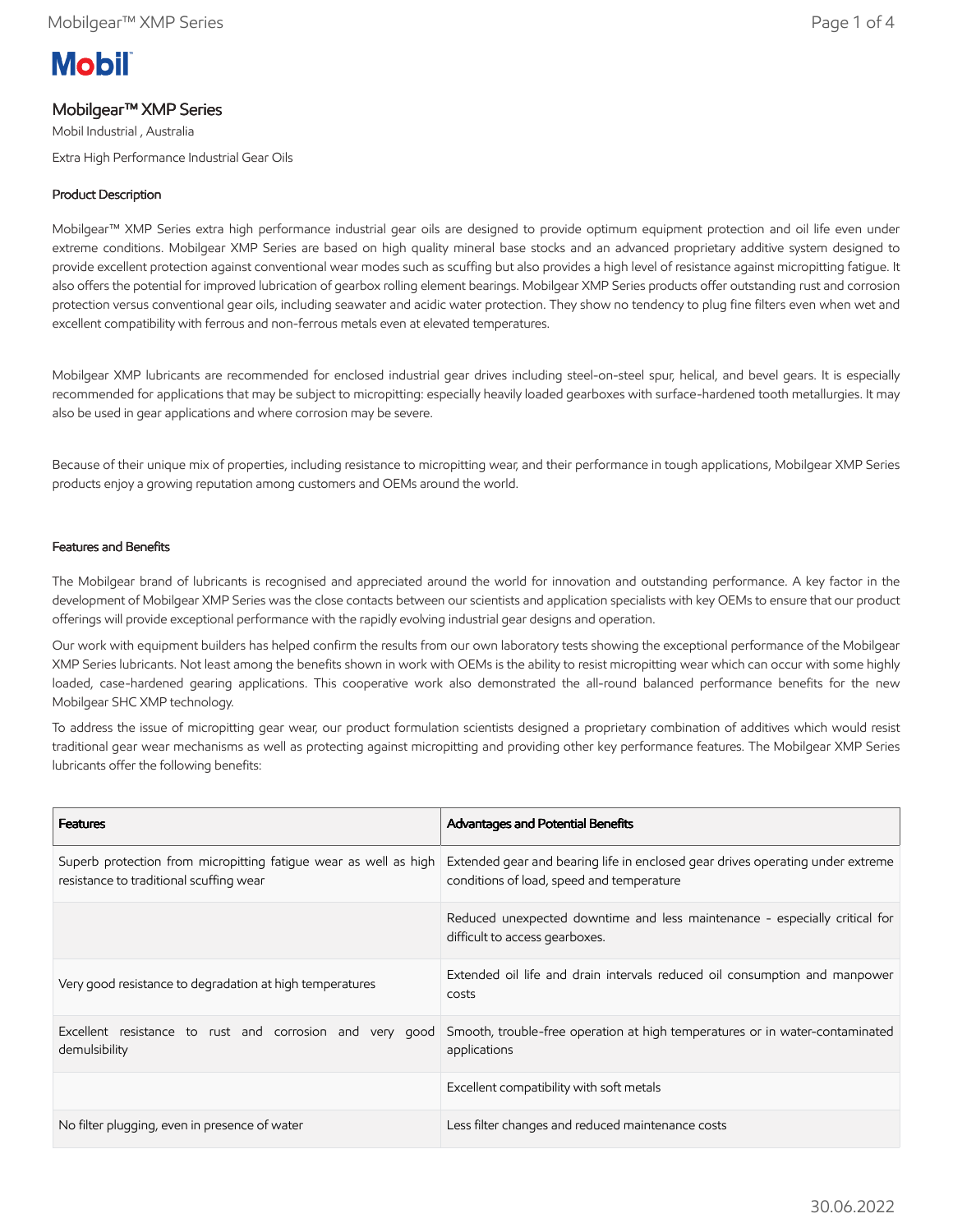## Applications

Mobilgear XMP Series extra high performance, industrial gear oils are designed to provide optimum equipment and oil life even under extreme conditions. They are especially formulated to resist micropitting of modern, case hardened gearing and applications where extended oil life is desired. Typical applications include:

- Wind turbines
- Plastic extruder gearboxes
- Gearboxes found in the paper, steel, oil, textile, lumber and cement industries

## Specifications and Approvals

| This product has the following MOBILGEAR XMP MOBILGEAR XMP MOBILGEAR XMP MOBILGEAR XMP MOBILGEAR<br>approvals: | 150 | 220 | 320 | 460 | XMP<br>680 |
|----------------------------------------------------------------------------------------------------------------|-----|-----|-----|-----|------------|
| <b>HANSEN</b>                                                                                                  | Χ   | ∧   | ∧   | ⋏   |            |
| JAHNEL-KESTERMANN                                                                                              |     | X   | Х   | X   |            |
| ZF TE-ML 04H                                                                                                   | X   |     |     |     |            |
| ISO L-CKC (ISO 12925-1:1996)                                                                                   |     |     |     |     | X          |

| This product meets or exceeds the requirements of: |   |   |  |
|----------------------------------------------------|---|---|--|
| AGMA 9005-E02-EP                                   |   |   |  |
| ISO L-CKC (ISO 12925-1:1996)                       | X | Х |  |
| ISO L-CKD (ISO 12925-1:1996)                       |   |   |  |

## Properties and Specifications

| Property                                                      | <b>MOBILGEAR XMP</b><br>150 | <b>MOBILGEAR XMP</b><br>220 | <b>MOBILGEAR XMP</b><br>320 | <b>MOBILGEAR XMP</b><br>460 | <b>MOBILGEAR XMP</b><br>680 |
|---------------------------------------------------------------|-----------------------------|-----------------------------|-----------------------------|-----------------------------|-----------------------------|
| Grade                                                         | <b>ISO 150</b>              | <b>ISO 220</b>              | <b>ISO 320</b>              | <b>ISO 460</b>              | <b>ISO 680</b>              |
| Copper Strip Corrosion, 3 h, 100 C, Rating,<br>ASTM D130      | 1B                          | 1B                          | 1B                          | 1B                          | 1B                          |
| Density @ 15.6 C, kg/l, ASTM D4052                            | 0.896                       | 0.900                       | 0.903                       | 0.909                       | 0.909                       |
| Emulsion, Time to 40/37/3, 82 C, min, ASTM<br>D1401           | 10                          | 10                          | 10                          | 10                          | 10                          |
| FZG Micropitting, Fail Stage, Rating, FVA 54                  |                             | $10+$                       | $10+$                       | $10+$                       | $14+$                       |
| FZG Micropitting, GFT-Class, Rating, FVA 54                   |                             | High                        | High                        | High                        | High                        |
| FZG Scuffing, Fail Load Stage, A/16.6/90, ISO<br>14635-1(mod) | 12                          | $13+$                       | 14                          | $14+$                       | $14+$                       |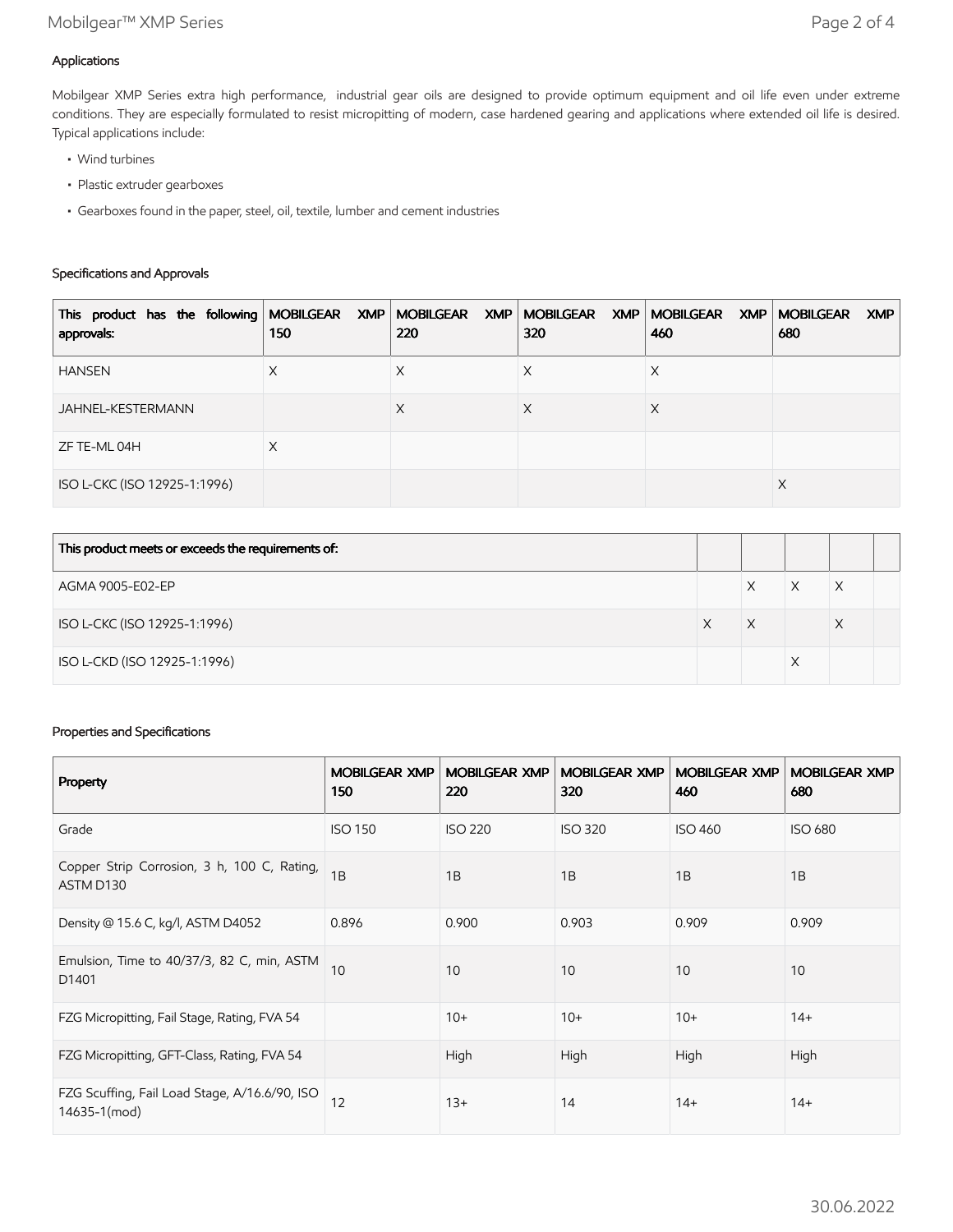Mobilgear™ XMP Series Page 3 of 4

| Property                                                             | <b>MOBILGEAR XMP</b><br>150 | <b>MOBILGEAR XMP</b><br>220 | <b>MOBILGEAR XMP</b><br>320 | <b>MOBILGEAR XMP</b><br>460 | <b>MOBILGEAR XMP</b><br>680 |
|----------------------------------------------------------------------|-----------------------------|-----------------------------|-----------------------------|-----------------------------|-----------------------------|
| FZG Scuffing, Fail Load Stage, A/8.3/90, ISO<br>14635-1              | $12+$                       | $13+$                       | 14                          | $14+$                       | $14+$                       |
| Flash Point, Cleveland Open Cup, °C, ASTM<br>D92                     | 258                         | 272                         | 268                         | 270                         | 270                         |
| Foam, Sequence I, Stability, ml, ASTM D892                           | $\mathbf 0$                 | 0                           | 0                           | $\mathbf{0}$                | $\mathbf{0}$                |
| Foam, Sequence I, Tendency, ml, ASTM D892                            | 0                           | $\mathbf{0}$                | $\mathbf{O}$                | $\mathbf{0}$                | $\mathbf{O}$                |
| Four-Ball Extreme Pressure Test, Load Wear<br>Index, kgf, ASTM D2783 | 45                          | 45                          | 45                          | 45                          | 45                          |
| Four-Ball Extreme Pressure Test, Weld Load,<br>kgf, ASTM D2783       | 250                         | 250                         | 250                         | 250                         | 250                         |
| Kinematic Viscosity @ 100 C, mm2/s, ASTM<br>D445                     | 14.6                        | 18.8                        | 24.1                        | 30.6                        | 30.6                        |
| Kinematic Viscosity @ 40 C, mm2/s, ASTM<br>D445                      | 150                         | 220                         | 320                         | 460                         | 460                         |
| Pour Point, °C, ASTM D97                                             | $-27$                       | $-24$                       | $-18$                       | $-12$                       | $-12$                       |
| Rust Characteristics, Procedure B, ASTM D665                         | <b>PASS</b>                 | <b>PASS</b>                 | PASS                        | PASS                        | PASS                        |
| Viscosity Index, ASTM D2270                                          | 96                          | 96                          | 96                          | 96                          | 96                          |

#### Health and Safety

Health and Safety recommendations for this product can be found on the Material Safety Data Sheet (MSDS) @ [http://www.msds.exxonmobil.com](http://www.msds.exxonmobil.com/psims/psims.aspx) /psims/psims.aspx

All trademarks used herein are trademarks or registered trademarks of Exxon Mobil Corporation or one of its subsidiaries unless indicated otherwise.

02-2022 Mobil Oil Australia Pty Ltd A.B.N. 88 004 052 984 12 Riverside Quay Southbank Vic 3006 +61 3 8633 8444 [http://www.exxonmobil.com](http://www.exxonmobil.com/)

Typical Properties are typical of those obtained with normal production tolerance and do not constitute a specification. Variations that do not affect product performance are to be expected during normal manufacture and at different blending locations. The information contained herein is subject to change without notice. All products may not be available locally. For more information, contact your local ExxonMobil contact or visit [www.exxonmobil.com](http://www.exxonmobil.com/)

ExxonMobil is comprised of numerous affiliates and subsidiaries, many with names that include Esso, Mobil, or ExxonMobil. Nothing in this document is intended to override or supersede the corporate separateness of local entities. Responsibility for local action and accountability remains with the local ExxonMobil-affiliate entities.

Energy lives here™

**ExconMobil**